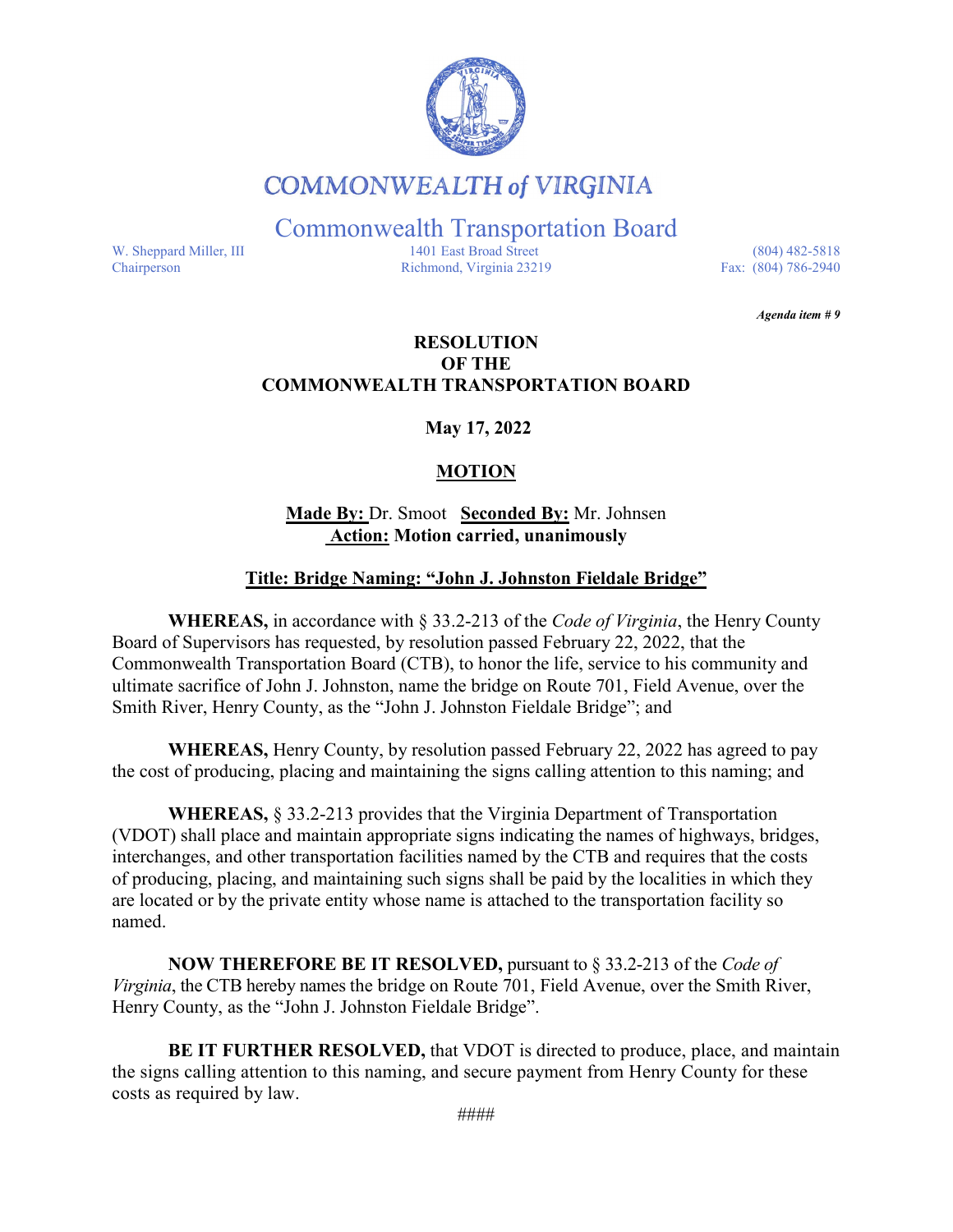#### **CTB Decision Brief**

Bridge Naming: "John J. Johnston Fieldale Bridge"

**Issue:** Commemorative naming of the bridge on Route 701, Field Avenue, over the Smith River, Henry County as the "John J. Johnston Fieldale Bridge".

**Facts:** Henry County enacted a resolution on February 22, 2022 to honor the life, contributions to his community and ultimate sacrifice of John J. Johnston who, while serving as a police officer with the Henry County Police Department, was killed in the line of duty on January 27, 1945 while honorably fulfilling his duties.

**Recommendations**: The Virginia Department of Transportation (VDOT) recommends this request be approved.

**Action Required by CTB**: The *Code of Virginia* requires a majority of the CTB members to approve a resolution naming a highway or bridge, as appropriate. A resolution will be provided for the Board's consideration.

**Result if Approved**: The bridge on Route 701, Field Avenue, over the Smith River, Henry County will be known as the "John J. Johnston Fieldale Bridge". In accordance with law and by resolution, Henry County agrees to pay the costs of producing, placing, and maintaining the signs calling attention to this naming.

**Options:** Approve**,** Deny, or Defer.

**Public Comments/Reactions:** VDOT is not aware of any opposition to this proposal.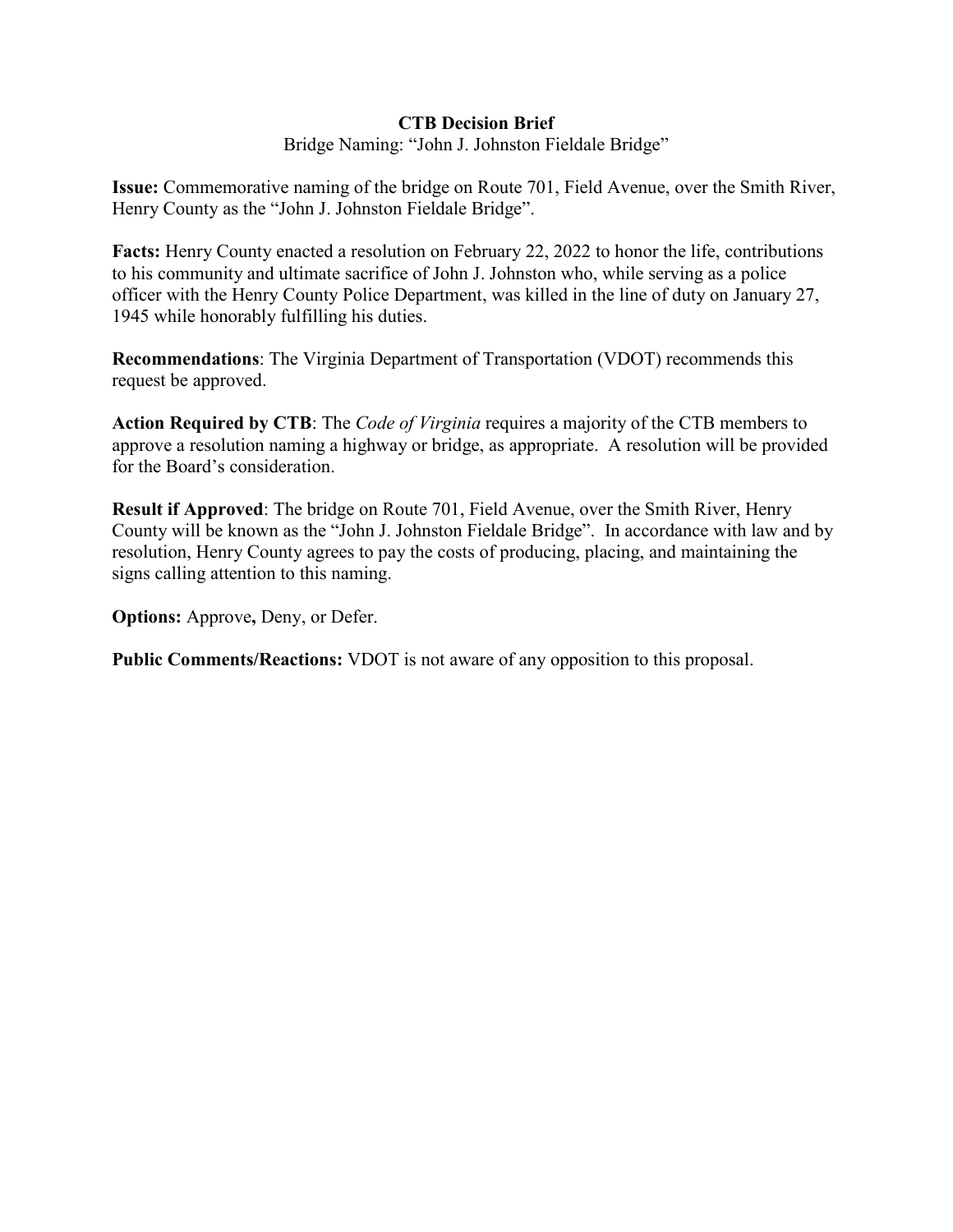

# Resolution of the **HENRY COUNTY BOARD OF SUPERVISORS**

Bridge Naming on Route 701 "Field Avenue," over the "Smith River" in "Henry County" as the "John J. Johnston Fieldale Bridge."

WHEREAS, John J. Johnston was killed in the line of duty on January 27, 1945, while honorably fulfilling his duties; and

WHEREAS, Henry County appreciates the extraordinary efforts and sacrifices made by law enforcement officers who routinely put themselves in harms way for the betterment of their community; and

WHEREAS, Section 33.2-213 of the Code of Virginia authorizes the Commonwealth Transportation Board (CTB) to give suitable names to state highways, bridges, interchanges, and other transportation facilities and change the names of any highways, bridges, interchanges, or other transportation facilities forming a part of the systems of state highways; and

WHEREAS, Section 33.2-213 provides that the Virginia Department of Transportation shall place and maintain appropriate signs indicating the names of highways, bridges, interchanges, and other transportation facilities named by the CTB and requires that the costs of producing, placing, and maintaining such signs shall be paid by the localities in which they are located.

NOW, THEREFORE, BE IT RESOLVED, that Henry County, in accordance with the requirements of Section 33.2-213 of the Code of Virginia, does hereby request that the Commonwealth Transportation Board name the bridge on Route 701 "Field Avenue," over the "Smith River" in "Henry County" as the "John J. Johnston Fieldale Bridge" and

BE IT FURTHER RESOLVED, that Henry County agrees to pay the costs of producing, placing, and maintaining the signs calling attention to this naming.

Jim Adams, Chairman Henry County Board of Supervisors